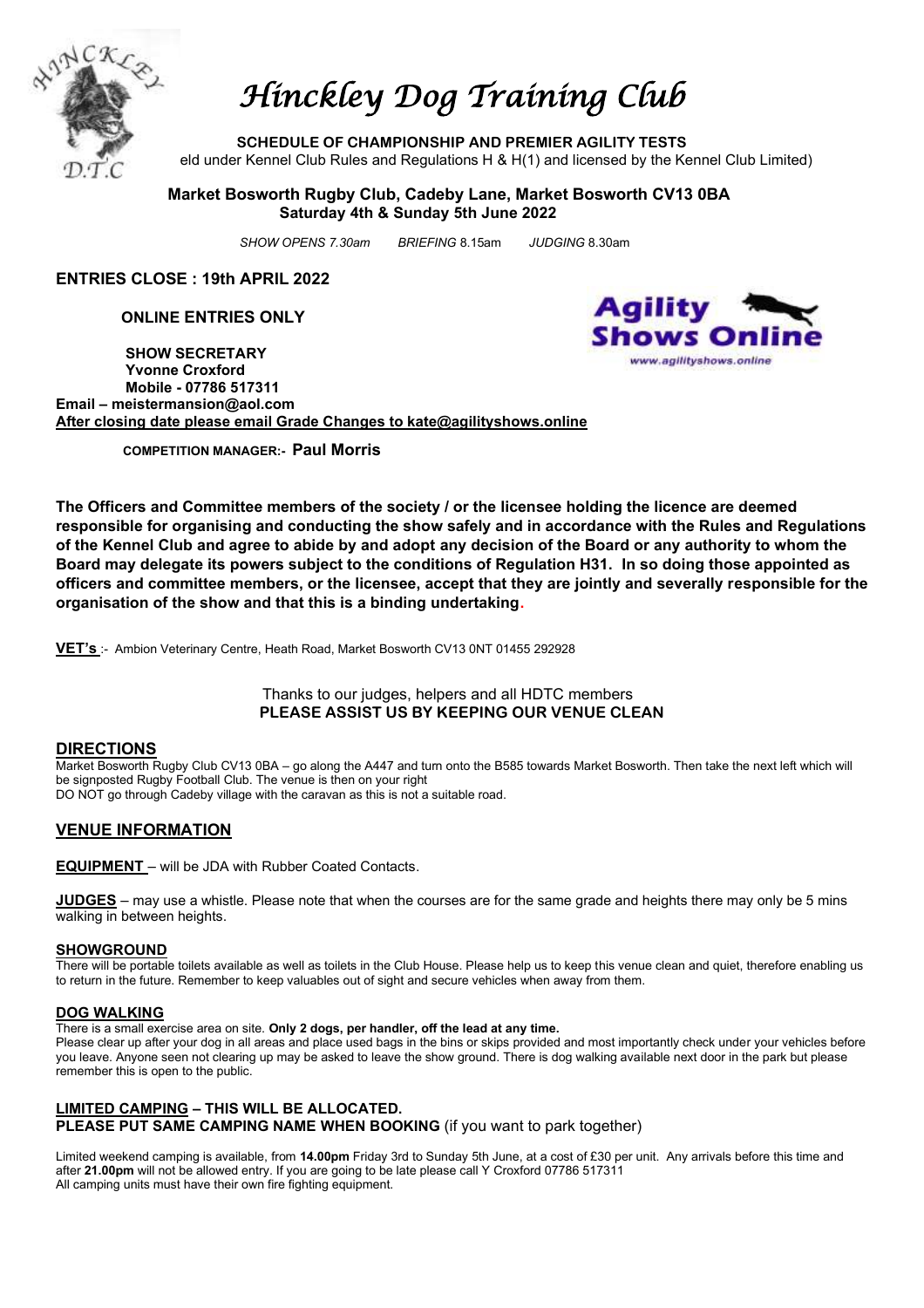#### In case of cancellation of the show within seven days of the show date, notification will be sent to the relevant *web sites and posted on applicable facebook groups where possible. It will be the competitor's responsibility to check with these services if continuation of the show is in doubt.*

### **SHOW REGULATIONS**

- 1. Dogs entered at a Kennel Club licensed agility show must be registered at the Kennel Club in accordance with Kennel Club Regulations for Classification and Regulation B, or
- 
- else registration or transfer of registration must have been applied for. The registration number/Authority to compete number will be required for each entry.<br>Entry fees: Championship classes £16.00 per dog. Open classes £
- 
- 3. The committee reserves the right to refuse entries. 4. Only dogs of 18 calendar months of age and over on the day of competition are eligible for competition at Kennel Club licensed Agility Shows.
- 5. Not for Competition entries will be accepted for dogs aged four calendar months and over. Dogs must be Kennel Club registered with their details recorded on the web site.
- 6. A dog must not compete in the same class more than once, including special classes.
- 7. No bitch in season is allowed to compete. 8. The mating of bitches within the precincts of the competition is forbidden.
- 
- 9. No person shall carry out punitive correction or harsh handling of a dog at any time within the boundaries of the show.<br>10. Dogs must not wear any type of slip, half-slip collar or lead when under test. A flat c
- 
- 
- panel as an integral part of the collar, ie not attached by a ring.<br>11. Should a judge be unable to fulfil the appointment, the Committee reserves the right to appoint another judge.<br>12. No competitor shall impugn the deci
- 
- 14. Marking. Kennel Club Standard marking will apply in all standard classes. The judge prior to competition will define any variation in the form of marking in the special classes.<br>15. Those dogs eligible to compete in co
- 17. Removal of dogs from Competition: Following discussion between the show management and/or a veterinary surgeon, a dog shall be prevented from competing and/or removed from the Show if it is:-
	- 1. A bitch, which is in season.
	- . Suffering from any infectious diseases or contagious disease
	- 3. Interfering with the safety or chance of winning of an opponent.
	- 4. Of such temperament or is so much out of control as to be a danger to the safety of any person or other animal.
	- 5. Likely to cause suffering to the dog if it continues competing. The circumstances of such a removal shall be recorded in the competition/show Incident Book and submitted to the Kennel Club**.**
- l8. In estimating the number of awards won, all wins up to and including 25 days before the start of the competition 10th May 2022 shall be accounted when entering for any class. For these<br>purposes a competition shall be class(es) for the next grade. The dog must be moved into the corresponding number of classes as were entered at the lower grade. If there are fewer or no classes available for the next<br>grade the competitor should be offere
- 19. In the event that the show is cancelled due to unforeseen circumstances, the society will refund fees, less reasonably incurred expenses. If the show processor has the provisions to do so, competitors will be refunded in the manner in which they had entered the show, but in any event the society will refund fees within 3 months of the show date to all those who had entered and<br>requested a refund within 1 mon
- 20. No animal other than one officially entered shall be brought into the precincts of the event during its continuance, except any dogs registered to assist the disabled, or dogs required for educational or instructional purposes or by permission of the Board. However, at the discretion of the show society, a dog brought to the show by a spectator may be admitted into the precincts of the dog show, with the proviso that those in charge of the dog sign a declaration confirming the dog is free from disease and that the dog will be kept under proper control at all times.<br>21 No dogs su
- No dogs suffering from infectious or contagious disease or having been exposed to such disease during the period of 21 days prior to the competition may compete. Competitors infringing the Regulation will be liable to be fined and/or dealt with under Kennel Club Rule A11.
- 22. All dogs registered and resident outside the UK must be issued with a Kennel Club Authority to Compete number before entry to the show/event can be made. All overseas entries without a<br>Kennel Club Registration number o
- 23. Handlers working more than one dog in a class must ensure that the dogs compete in the sequence in which they are drawn. Failure to do so may result in elimination.<br>24. Should circumstances dictate, the club, in conj
- the Kennel Club. 25. A dog must, at the time of entry for a Show be registered as required by Kennel Club Rules and Regulations in the owners' name (or registration or transfer applied for). In the case of<br>joint registered owners the full behalf thereby binding them all to Kennel Club Rules and Regulations. In the event of any dispute, evidence of such authority and consent will be required. A dog acquired<br>subsequent to entry having been made at a Show may
- 26. Except for mobility aids, nothing shall be carried in the hand or while the dog is under test and food shall not be given to a dog whilst in the ring. Competitors are prohibited from<br>wearing bags or leads whilst un
- 
- 27. Should a judge deem a re-run is required, any result and/or faults gained in the previous run must be discounted.<br>28. Ballot for Championship Class Running Orders -a. Agility Round and Jumping Round A draw for the ru
- 
- thereon. 30. All dogs entered at the show are at the owner's risk. Whilst every care will be taken, the committee will not accept responsibility for loss, damage or injury, however caused to dogs, persons or property whilst at the show.<br>31. No dog will be allowed in the rings at a
- 31. No dog will be allowed in the rings at any time except whilst competing. Training in the ring during or after the show is not allowed.<br>32. Competitors may walk the course prior to commencement of the classes but not be
- 32. Competitors may walk the course prior to commencement of the classes, but not be accompanied by a dog.<br>33. Entries must be made online via <u>https://aqilityshows.online</u>
- 
- **34. The owner/handler in charge of a dog must at all times ensure the dog is kept under proper control in ALL areas of the show ground, this includes tethering and muzzling if appropriate.**<br>35. A pay on the
- A pay on the day class will be held if time permits and a practice ring may be available to dogs entered for competition at the show, if space allows. This ring must be supervised by a
- responsible adult with agility knowledge.<br>.36. Dog Agility is a competitive and physically strenuous activity. It is the responsibility of the owner / handler to ensure their dog is 'fit for function' and that they t
- By accepting the Declaration online you confirm that to the best of your knowledge your dog is fit and able to take part in Agility classes on the day of the show. **37. Welfare of Dogs**

#### An exhibitor (or competitor) whose dog is entered at a Kennel Club licensed event should take all reasonable steps to ensure the needs of their dog(s) are met, and should not knowingly put their dogs'<br>health and welfare at health and welfare at risk by any action, default, omission or otherwise. A breach of this Regulation may be referred to the Board for disciplinary action under Kennel Club Rules and Regulations. The use<br>of pinch collars,

Children under the age of 11 are the responsibility of and must be accompanied at all times by a parent or guardian including when competing.

### With grateful thanks to our sponsors:- **The Kennel Club Ltd, Camddwr Canine, RAS Rosettes & Paws Trading**



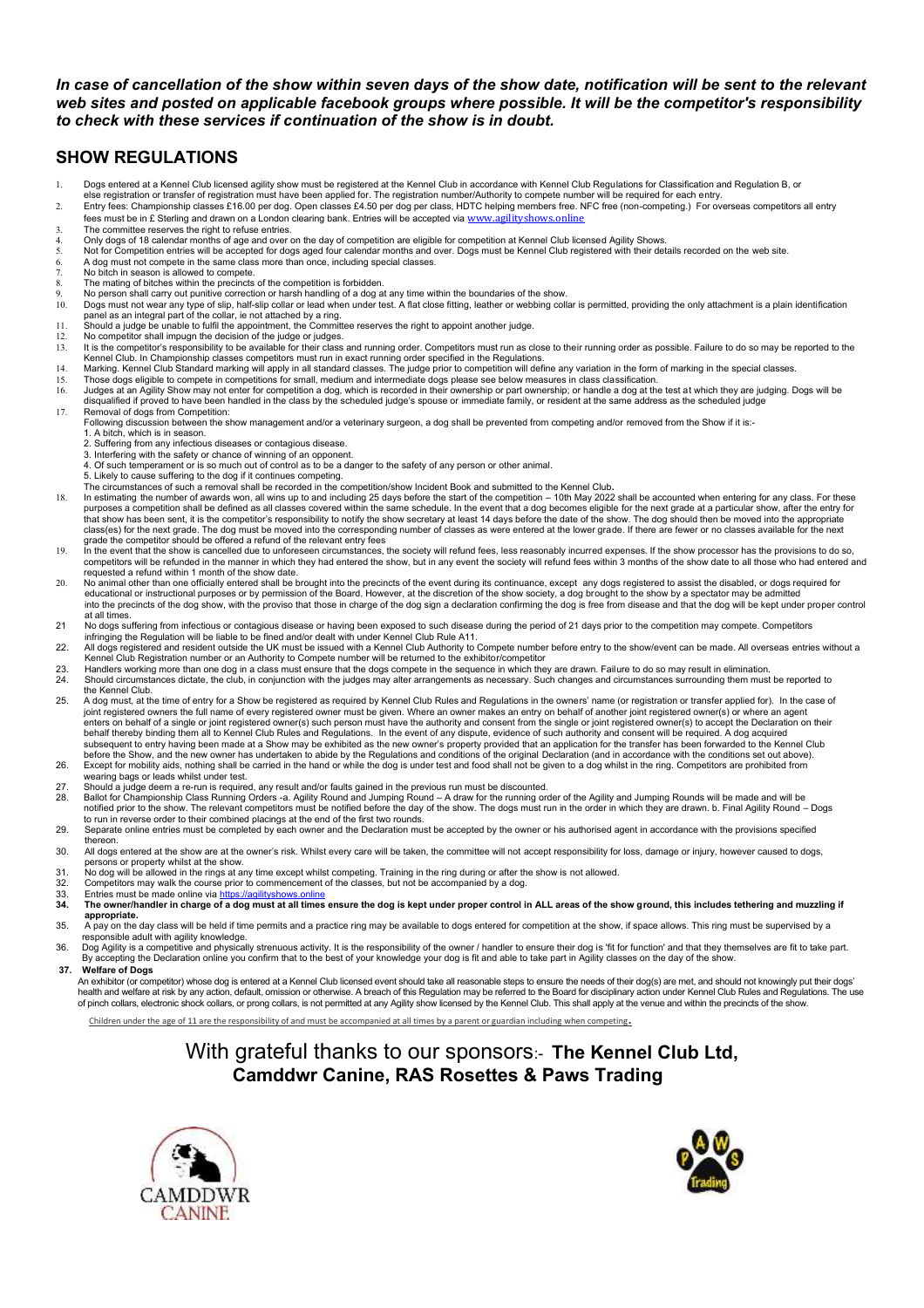### SCHEDULE OF CLASSES

### **SATURDAY 4th June 2022 - G7 dogs can only run in 2 classes on this day**

| <b>Class</b>    | <b>Name</b>                                      | G <sub>2</sub> | G <sub>3</sub> | G4 | G <sub>5</sub> | G <sub>6</sub> | G7           | Judge                   |
|-----------------|--------------------------------------------------|----------------|----------------|----|----------------|----------------|--------------|-------------------------|
| 1               | Large Championship                               |                |                |    |                |                | $\mathsf{x}$ | Simon Chandler          |
| $\overline{2}$  | Intermediate Championship                        |                |                |    |                |                | X            | Simon Chandler          |
| $\overline{3}$  | <b>Medium Championship</b>                       |                |                |    |                |                | X            | Jackie Gardner          |
| $\overline{4}$  | Small Championship                               |                |                |    |                |                | X            | Jackie Gardner          |
| $\overline{5}$  | Large Jumping - Combined                         | X              | X              |    |                |                |              | Paul                    |
|                 |                                                  |                |                |    |                |                |              | Langley-Sadler          |
| 6               | Large Jumping - Graded                           |                |                | X  | X              |                |              | Paul                    |
|                 |                                                  |                |                |    |                |                |              | Langley-Sadler          |
| $\overline{7}$  | Large Jumping - Graded                           |                |                |    |                | $\mathsf{x}$   | X            | Jo Edwards              |
| $\overline{8}$  | Large Agility - Combined                         |                |                |    |                | X              | X            | Amanda Luttman          |
| $\overline{9}$  | Large Camddwr Cup Novice Agility Stakes -        |                | X              | X  | X              |                |              | Paul                    |
|                 | Combined                                         |                |                |    |                |                |              | Langley-Sadler          |
| 10              | Large Jumping - Combined                         |                | X              | X  | X              |                |              | Anna Braley             |
| 11              | Large Agility                                    |                |                |    |                | X              |              | <b>Allison Saunders</b> |
| $\overline{12}$ | Intermediate Jumping - Combined                  | X              | X              |    |                |                |              | Paul                    |
|                 |                                                  |                |                |    |                |                |              | Langley-Sadler          |
| 13              | Intermediate Jumping - Graded                    |                |                | X  | X              |                |              | Paul                    |
|                 |                                                  |                |                |    |                |                |              | Langley-Sadler          |
| 14              | Intermediate Jumping - Graded                    |                |                |    |                | X              | X            | Jo Edwards              |
| $\overline{15}$ | Intermediate Agility - Combined                  |                |                |    |                | X              | X            | Amanda Luttman          |
| 16              | Intermediate Camddwr Cup Novice Agility Stakes - |                | x              | X  | X              |                |              | Paul                    |
|                 | Combined                                         |                |                |    |                |                |              | Langley-Sadler          |
| 17              | Intermediate Jumping - Combined                  |                | X              | X  | X              |                |              | Anna Braley             |
| $\overline{18}$ | <b>Intermediate Agility</b>                      |                |                |    |                | X              |              | <b>Allison Saunders</b> |
| 19              | Medium Agility - Combined                        |                |                |    | X              | X              | X            | <b>Allison Saunders</b> |
| 20              | Medium Jumping - Combined                        |                | x              | x  | x              | X              | X            | Jo Edwards              |
| 21              | Small Agility - Combined                         |                |                |    | X              | X              | X            | <b>Allison Saunders</b> |
| 22              | Small Jumping - Combined                         |                | x              | X  | X              | X              | X            | Jo Edwards              |

### **SUNDAY 5th June 2022**

| <b>Class</b>    | <b>Name</b>                                               | G <sub>2</sub> | G <sub>3</sub> | G4 | G <sub>5</sub> | G <sub>6</sub> | G7           | Judge                |
|-----------------|-----------------------------------------------------------|----------------|----------------|----|----------------|----------------|--------------|----------------------|
| 23              | Large Kennel Club Large Dog Agility Stakes -              |                |                |    | X              | X              | X            | Simon Peachey        |
|                 | Combined                                                  |                |                |    |                |                |              |                      |
| $\overline{24}$ | Large Paws Trading Agility - Combined                     |                | X              | X  |                |                |              | Lee Amos             |
| $\overline{25}$ | Large Kennel Club Novice Cup Agility Stakes -<br>Combined |                | X              | X  | X              |                |              | lan Armstrong        |
| 26              | Large - CRUFTS Singles Agility Combined                   |                |                |    |                | x              | X            | <b>Stuart Harmes</b> |
| 27              | Large Jumping - Combined                                  | x              | X              |    |                |                |              | Lee Amos             |
| 28              | Large Jumping - Graded                                    |                |                | X  | X              |                |              | Lee Amos             |
| 29              | Large Jumping - Graded                                    |                |                |    |                | X              | X            | Mike Walker          |
| 30              | Intermediate Kennel Club Intermediate Dog Agility         |                |                |    | X              | X              | $\mathsf{x}$ | Simon Peachey        |
|                 | Stakes - Combined                                         |                |                |    |                |                |              |                      |
| 31              | Intermediate Paws Trading Agility - Combined              |                | x              | x  |                |                |              | Lee Amos             |
| 32              | Intermediate Kennel Club Novice Cup Agility -             |                | x              | x  | x              |                |              | lan Armstrong        |
|                 | Combined                                                  |                |                |    |                |                |              |                      |
| 33              | Intermediate CRUFTS Singles Agility - Combined            |                |                |    |                | X              | X            | <b>Stuart Harmes</b> |
| 34              | Intermediate Jumping - Combined                           | x              | X              |    |                |                |              | Lee Amos             |
| 35              | Intermediate Jumping - Graded                             |                |                | x  | x              |                |              | Lee Amos             |
| 36              | Intermediate Jumping - Graded                             |                |                |    |                | x              | X            | Mike Walker          |
| 37              | Medium CRUFTS Singles Agility - Combined                  |                |                |    |                | X              | X            | Paul Hinchley        |
| $\overline{38}$ | Medium Agility - Combined                                 |                |                |    | X              | X              | x            | Jess Cuthbertson     |
| $\overline{39}$ | Medium Jumping - Combined                                 |                | X              | X  | X              | X              | X            | Mike Walker          |
| 40              | Small Kennel Club Small Dog Agility Stakes -              |                |                |    | x              | x              | x            | Jess Cuthbertson     |
|                 | Combined                                                  |                |                |    |                |                |              |                      |
| 41              | Small CRUFTS Singles Agility - Combined                   |                |                |    |                | x              | X            | Paul Hinchley        |
| 42              | Small Jumping - Combined                                  |                | x              | x  | X              | X              | X            | Mike Walker          |

**Thank you to our Reserve Judges***, Iain Macdonald, Shirley Wells, Trevor Shelswell & Alison Gayton*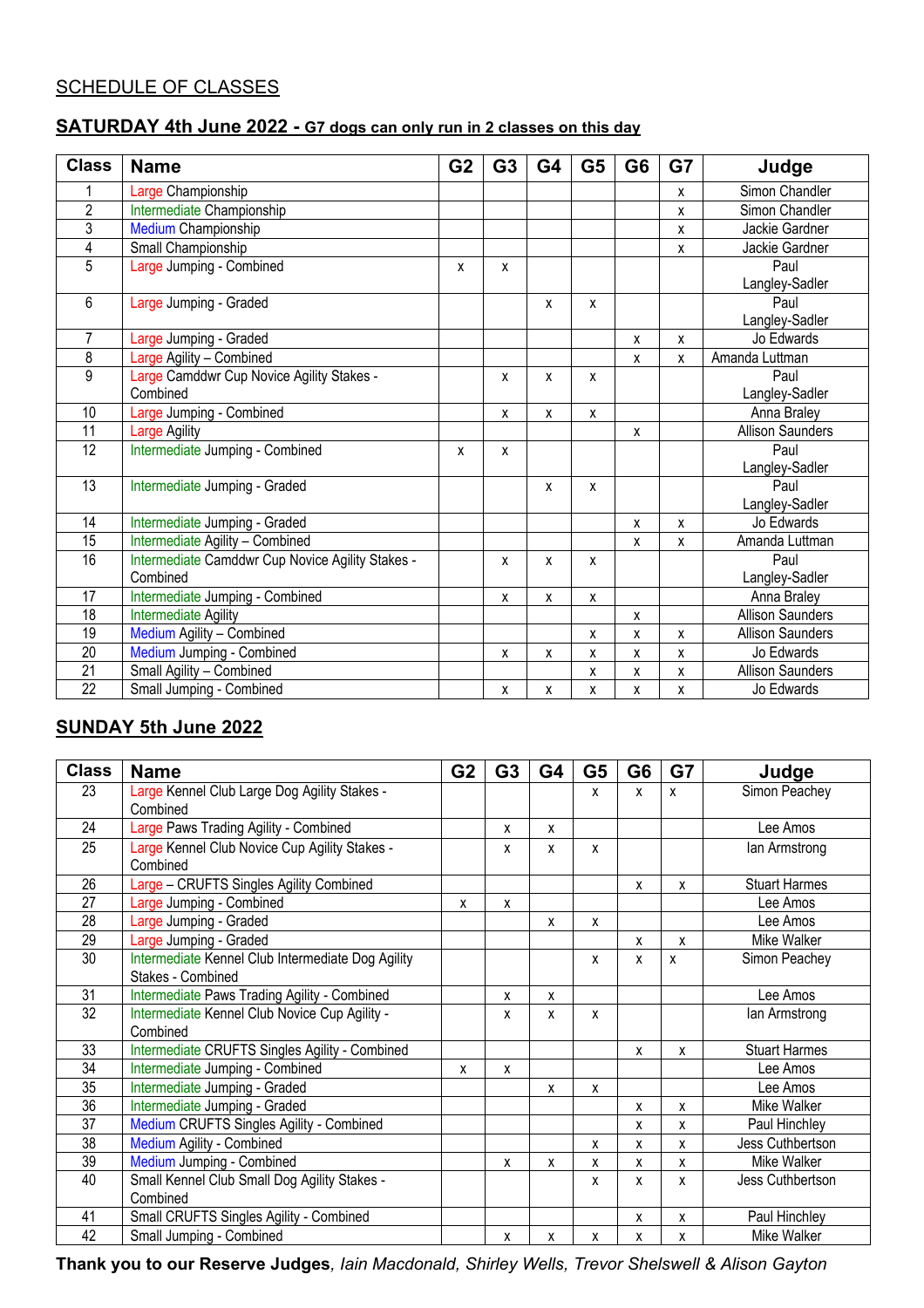

#### THE KENNEL CLUB AGILITY STAKES - Held at The London International Horse Show

### **RULES 2022**

All events must be judged under the appropriate Kennel Club Regulations H & H(1) in force at the time of the event. Competitors entering any competition will be deemed to have agreed to abide by these rules. All heats must take place at Kennel Club licensed shows and the class name in the schedule should replicate exactly the name of the competition as stated in these rules. All Kennel Club supported competitions must be judged using standard marking. If the entry for the heat exceeds 360 the class must be split into two equal parts. If the entry exceeds 540 the class must be split into three equal parts. No part, if split, may be less than 150 dogs. Rosettes and awards remain unchanged if the heat is split and will be given for each part.Dogs entered in any heats must be eligible for the competition entered and judges retain the right to check the height of any dog or ask to see the height stated in the Kennel Club Record Book.

The handler that qualifies a dog for the Quarter-Final / Semi-Final / Final will be the handler that competes, handler substitutions are not allowed. Dogs cannot compete in more than one competition at The Kennel Club Agility Stakes finals. If a dog qualifies for more than one Quarter-Final or Semi-Final the first successful qualification will take precedence and the dog will be withdrawn from any further Quarter/Semi-Finals and replaced by a reserve.

Once a dog has qualified for The Kennel Club Agility Stakes final, or as a reserve the handler is deemed to have accepted an offer to compete at The Kennel Club Agility Stakes final, it invalidates any reserve places in any other competition. If the first invitation to compete is declined it invalidates any reserve places in any other competition.

All winners of The Kennel Club Agility Stakes Grand Finals will be invited to compete in the following year's Quarter-Final or Semi-Final without qualifying through the usual procedure via heats.

#### **THE KENNEL CLUB OLYMPIA INTERMEDIATE DOG AGILITY STAKES**

This competition will be classified as combined Grades 5-7 and judged under the Kennel Club Regulations for standard classes. Competitors may enter more than one dog in a heat. Competitors may qualify more than one dog for the Quarter-Finals. However, only the competitor's highest placed dog at the Quarter-Finals will qualify for the Semi-Final. Once a dog has qualified for the Quarter-Final, further heats may be entered for competition although any placings in these further heats will not affect the dog's eligibility for the Quarter-Final/Semi-Final.

The first 5 previously unqualified placed dogs from each heat will go forward to the Quarter-Finals. If the heat is split then three dogs will be taken from each part. The first 20 dogs from this Quarter-Final will qualify for the Semi-Final held at The London International Horse Show. The 20 dogs who qualify for The Kennel Club Intermediate Dog Agility Stakes will compete in a Semi-Final held at The London International Horse Show The top 10 highest placed dogs in the Semi-Final will qualify for the evening Grand Final held at The London International Horse Show.

Those dogs eligible to compete in Intermediate Dog Agility competitions are those measuring over 430mm and measuring 500mm or under at the withers.

#### **THE KENNEL CLUB OLYMPIA LARGE DOG AGILITY STAKES**

This competition will be classified as combined Grades 5-7 and judged under the Kennel Club Regulations for standard classes.

Competitors may enter more than one dog in a heat. Competitors may qualify more than one dog for the Quarter-Finals. However, only the competitor's highest placed dog at the Quarter-Finals will qualify for the Semi-Final. Once a dog has qualified for the Quarter-Final, further heats may be entered for competition although any placings in these further heats will not affect the dog's eligibility for the Quarter-Finals/Semi-Finals. The first 5 previously unqualified placed dogs from each heat will go forward to the Quarter-Finals. If the heat is split then three dogs will be taken from each part. The first 20 dogs from this Quarter-Final will qualify for the Semi-Final held at The London International Horse Show. The 20 dogs who qualify for The Kennel Club Large Dog Agility Stakes will compete in the Semi-Final held at The London International Horse Show. The top 10 highest placed dogs in the Semi-Final will qualify for the evening Grand Final held at The London International Horse Show (subject to the above).

Those dogs eligible to compete in competition for Large dogs are those measuring over 500mm at the withers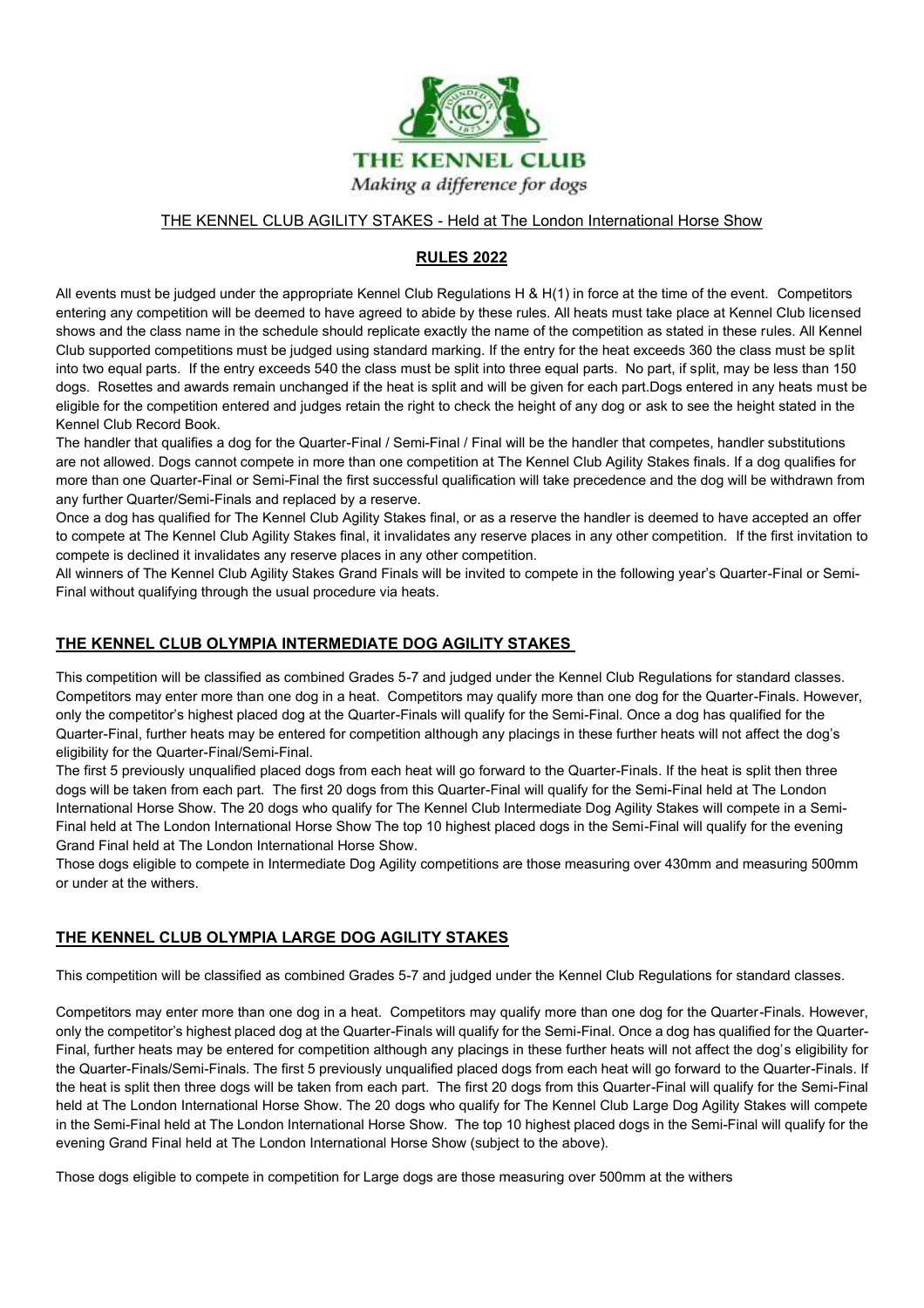#### **THE KENNEL CLUB OLYMPIA SMALL DOG AGILITY STAKES**

This competition will be classified as Small Dog combined Grades 5-7 and judged under the Kennel Club Regulations for standard classes. Competitors may enter more than one dog in a heat. Competitors may qualify more than one dog for the Semi-Final, however only the competitor's highest placed dog at the Semi-Final will qualify for The Kennel Club Agility Stakes Grand Final.

Once a dog has qualified for the Semi-Final / Final, further heats may be entered for competition although any placings in these further heats will not affect the dog's eligibility for the Semi-Final / Finals. Those dogs eligible to compete in competition for Small Dog Agility are those measuring 350mm or under at the withers.

The first three previously unqualified placed dogs from each heat will go forward to the Semi-Final. The first 10 dogs from this Semi-Final will qualify for the Final held at The London International Horse Show (subject to the above).

#### **CRUFTS Singles Agility Competition 2022/3**

Qualifying heats will be scheduled as a standard combined class for grades 6 & 7. There will be a separate qualifying competition for each height category (small, medium, intermediate and large) with 12 heats for each height, held at Kennel Club licensed shows throughout the country. Eligibility - Competitors may enter more than one dog in a heat. Competitors may qualify more than one dog for the final.

Qualifying - The first 10 placed dogs in each heat will have the following points awarded: 1<sup>st</sup> place = 10 points, 2<sup>nd</sup> place = 9 points etc. down to 10<sup>th</sup> place = 1 point. Qualifying points will be awarded down to 10<sup>th</sup> even if the show does not award class places down to 10<sup>th</sup>. The top 8 dogs from each height with the highest accumulation of points will be invited to compete in the CRUFTS Singles Agility Finals at CRUFTS 2023

If a qualified handler or dog is unable/unfit to attend the final, reserves will be taken from dog/s with the highest number of points from the heats which have/has not qualified.

#### **Crufts Novice Cup Dog Agility Stakes 2022/2023**

Dogs should be eligible to enter a Grade 3, 4 or 5 class at the time of qualifying for the semi-final. Any subsequent wins gained by the dog will not alter its eligibility to compete in the Semi-Final or Final.

There will be up to 14 separate heats for large, intermediate, medium and small height dogs at Kennel Club licensed shows throughout the country, plus an additional heat on Thursday 11 August 2022 at the International Agility Festival.

Competitors may enter more than one dog in a heat. Competitors may qualify more than one dog for the Semi- Final at the International Agility Festival, however only the competitor's highest placed dog at the Semi-Final will qualify for the Crufts Grand Final.

Once a dog has qualified for the Semi-Final, further heats may be entered for competition although any placings in these heats will not affect the dog's eligibility for the Semi-Final.

#### **Qualifying**

The first 2 previously unqualified dogs from each heat will go forward to the Semi-Final at the Kennel Club International Agility Festival on Saturday 13 August 2022. There will also be a Novice Cup heat at the Kennel Club International Agility Festival on Thursday 11 August 2022, where the first 5 previously unqualified placed dogs will also go forward to Saturday's Semi-Final. If the heat is split then 2 dogs will be taken from each part.

If a competitor does not take up the invitation to compete in the semi-final, the invitation will be rolled down to the next applicable dog from the relevant heat.

The top 6 large dogs, 6 intermediate, 6 medium dogs and 6 small dogs from the Semi-Final round of the Kennel Club Novice Cup will be invited to compete in the Final at Crufts 2023. Please note there will be an entry fee for the final.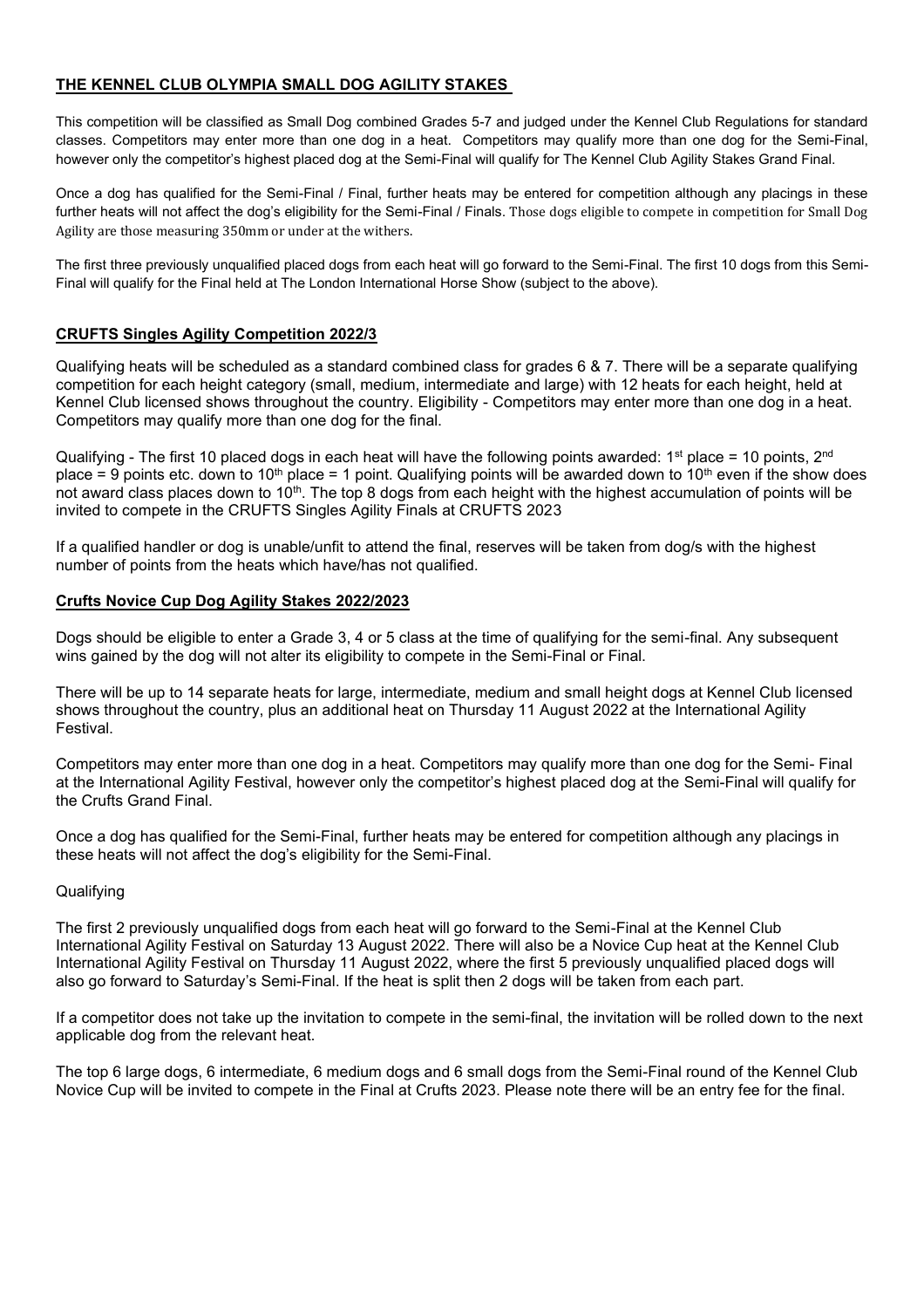### **The Camddwr Cup Point Series - Sponsored by Camddwr Canine Ltd and Supported by RAS Rosettes - Rules & Regulations**

### **Large and Intermediate Dogs**

The Camddwr Cup will be run throughout the agility season and will culminate in awards for points gained at various heats throughout the year. The Camddwr Cup will be open to all heights of dog. There will be 6 heats for each height category, Small, Medium, Intermediate & Large. Each heat will be open to dogs competing in grades  $3 - 5$ 

All heats will be awarded points for the following places

1st place 5 points

2nd place 4 points

3rd place 3 points

4th place 2 points

5th place 1 point

Placings and points for the points series will only be awarded for clean runs within the course time

Clubs hosting heats will provide results for the organiser of the Camddwr Cup which will be maintained on our website www.camddwrcanine.co.uk and our Facebook page The Camddwr Cup.

All heats will be identified as qualifiers and will be sponsored by Camddwr Canine Ltd and RAS rosettes.

Handlers may run as many dogs as they wish in the heats and but points will only be accumulated and allocated to the same handler and dog combinations.

All heats are run under Kennel Club regulation H at licensed events and will be run as standard classes.

A competitor not wishing to take part in the points series is obliged to inform us of their request to withdraw- at which point their details will be removed. All participants in the series will provide assumed consent to the results and any relating pictures and press releases being used for promotional and associated media purposes relating to the event by Camddwr Canine Ltd and its partners.

Points series

The points series will close 10 days after the final heat and a date will then be announced as to when the winners of each height category will be announced.

The overall winner of the Camddwr Cup 2022

Overall winner

The overall winner will be the handler and dog combination with the most points gained from the points series over all heights.

In the event of a tie, the combination with the most wins will be considered the overall winner.

Times may be used in the event of a tie breaker should competitors tie for the overall winning place.

Prizes

The points series winners for each height will receive product prizes and a trophy/ rosette

The overall winner of the coverted Camddwr Cup will be awarded the silver perpetual trophy winners sash plus coveted product prizes

### **Dogs in Vehicles on Hot Days**

### **Show Schedule Notice**

Your dog is vulnerable and AT RISK if left in a vehicle in high temperatures. If your dog is found to be at risk forcible entry to your vehicle may be necessary without liability for any damage caused.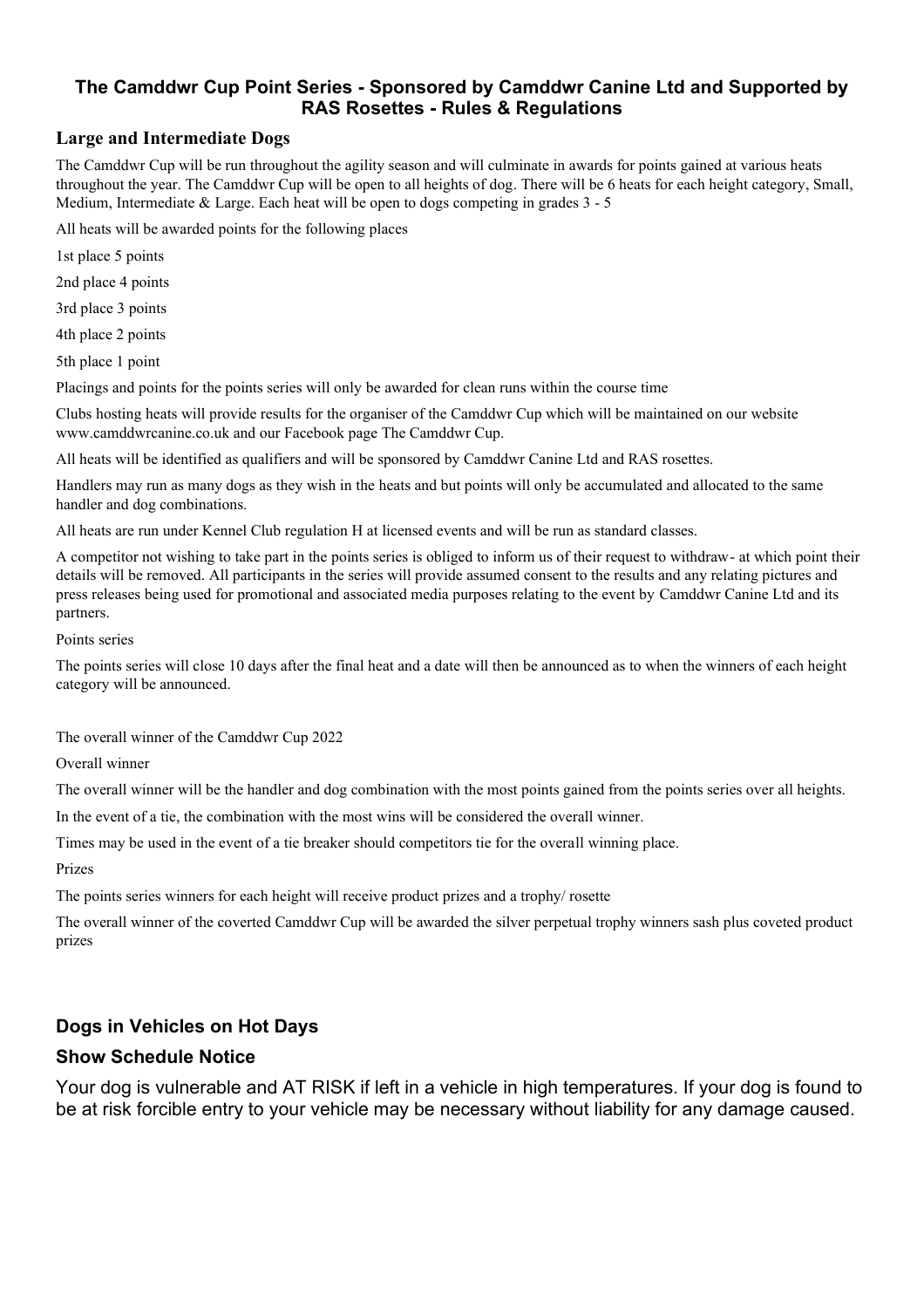### **ELIGIBILITY FOR CLASSES**

In the following definitions of classes First Prizes or other prize wins are those gained in standard classes at any Kennel Club licensed Championship Agility, Premier Agility, Open Agility or Limited Agility Shows (i.e. special classes and invitational events excepted). Only a first place with a clear round completed within course time set by the judge will count towards grade progression.

Standard classes may be scheduled for Agility Shows, as Agility classes or Jumping classes. All standard classes must contain the Weaving Poles obstacle. Standard Agility classes must contain the following elements: "A Ramp", Dog Walk and See-Saw. With this proviso classes are defined as follows: -

A maximum of four standard classes may be scheduled for any dog on an individual day of competition. Any number of special classes may be scheduled.

#### **Class Structure**

A Class may either be held as a Graded Class or a Combined Class. A Graded Class may be scheduled for a maximum of three consecutive Grades with separate results and awards issued for each Grade. A Combined Class may be scheduled for more than one consecutive Grade with one overall set of results.

#### **Progression**

Progression from each Grade will be determined by the eligibility for the class as referenced in H(1)(A)11. Results from Combined Classes will only count towards progression from the dog's current grade. To count for progression wins must be gained in standard classes at Kennel Club Licensed Agility Shows. Only a first place with a clear round completed within the course time set by the judge will count towards grade progression.

Competitors will be allowed to walk the course set at Small, Medium, Intermediate or Large height without their dog(s) before the class begins. Hurdles may be raised/lowered during the course walking time if multiple heights are offered within the same class.

#### **Points Progression**

At the handler's discretion a dog may progress up to Grade 4 by winning 100 points at each Grade, using the Agility Warrant points scheme, Regulation K3.c refers. A minimum of 50 points must be gained in agility (not jumping) classes in the relevant grade. If this method of progression is selected, the handler must ensure the Show Secretary signs the dog's Agility Record Book at the first show entered at the higher grade. There is no time limit on this progression; however, once a dog has progressed it cannot return to a previous grade.

Progression on points must be done prior to the closing date of entries. It is not possible to change a grade on points once the entries have closed.

#### **Standard Classes**

Only first prizes and points gained in standard classes at Kennel Club licensed Agility Shows may be used for progression through the classes. (A dog is only eligible for one grade). In defining the eligibility of the owner or handler for Grade 1 the two wins and points progression referred to in the definition apply to only one dog and not an accumulation of dogs.

#### **Grade 1**

Open to owners, handlers or dogs which have not gained a minimum of two first places at Grade 1 at Kennel Club Licensed Agility Shows, at least one of which must have been gained in an agility (not jumping) class. N.B Owners, handlers or dogs previously qualified out of Grade 1 are not eligible for this class.

#### **Grade 2**

Open to dogs which are not eligible for Grades 1, or have elected to progress on points from grade 1 and are not eligible for grades 3, 4, 5, 6, or 7. **Grade 3** 

Open to dogs which have gained a minimum of two first places at Grade 2 at Kennel Club Licensed Agility Shows, one of which must have been gained in an agility (not jumping) classes, or have elected to progress on points from Grade 2 and are not eligible for Grades 2, 4, 5, 6 or 7. **Grade 4**

Open to dogs which have gained a minimum of three first places at Grade 3 at Kennel Club Licensed Agility Shows, two of which must have been gained in agility (not jumping) classes), or have elected to progress on points from Grade 3 and are not eligible for Grades 2, 3, 5, 6 or 7. **Grade 5**

Open to dogs which have gained a minimum of four first places at Grade 4 at Kennel Club Licensed Agility Shows, two of which must have been gained in agility (not jumping) classes, and are not eligible for Grades 2, 3, 4, 6 or 7.

#### **Grade 6**

Open to dogs which have gained a minimum of four first places at Grade 5 at Kennel Club Licensed Agility Shows, two of which must have been gained in agility (not jumping) classes, and are not eligible for Grades 2, 3, 4, 5 or 7. **Grade 7**

Open to dogs which have gained a minimum of five first places at Grade 6 at Kennel Club Licensed Agility Shows, three of which must have been gained in agility (not jumping) classes, and are not eligible for Grades 2, 3, 4, 5 or 6.

#### **Championship Class** (Kennel Club Championship Agility Certificate)

Open to dogs having qualified to compete in Grade 7 which have had five wins at Full Height in either Grade 6 or Grade 7, at least three of which must be gained in agility classes. To consist of 2 qualifying rounds of Standard Kennel Club Classes, 1 Agility Class and 1 Jumping Class, and a final round of Agility, to be held at the same Show.

#### **Special Classes**

Societies may schedule classes other than those defined above as "Special Classes". The eligibility for "Special" Classes must be defined by the Society and included in the schedule. The word "Special" must be included in the title of the class. Where classes are classified for older and/or inexperienced dogs, the height of the hurdles, the A-Ramp and the dog walk, and the length of the long jump, may be reduced below the dimensions specified in these regulations, in which case such dimensions must be included in the class definition in the show schedule.

Marking for special classes may deviate from marking for standard classes, but must be specified in the schedule. Wins, places and clear rounds in special classes will not count towards agility warrant points or grade progression at Kennel Club Shows.

Points Progression. At the handler's discretion a dog may progress up to Grade 4 by winning 100 points at each grade, using the Agility Warrant points scheme (Regulation K3.c refers). A minimum of 50 points must be gained in agility (not jumping) classes in the relevant grade. If this method of progression is selected, the handler must ensure the Show Secretary signs the dog's Agility Record Book at the first show entered at the higher grade. There is no time limit on this progression, however once a dog has progressed, it cannot return to a previous grade.